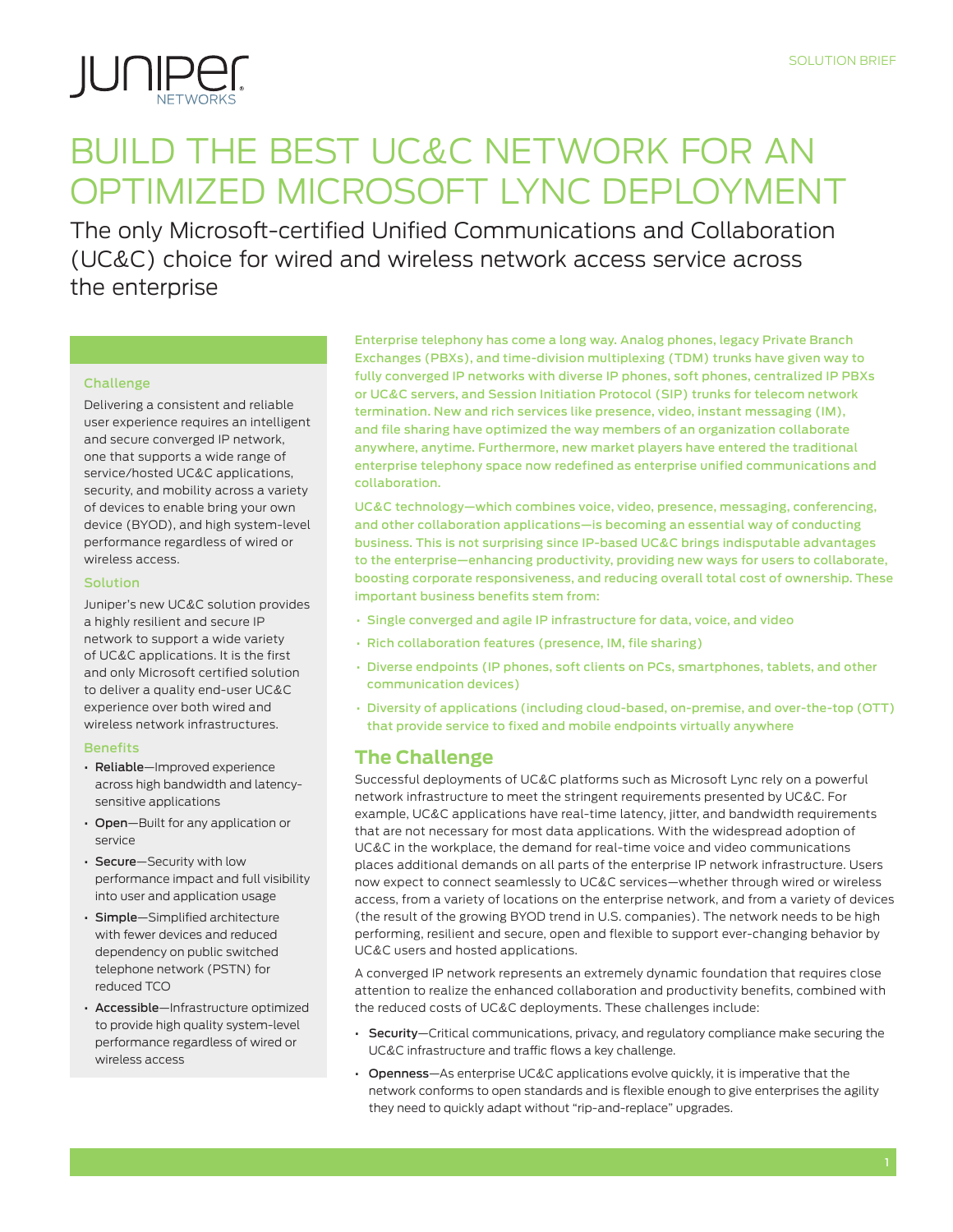- Reliability—As a business-critical service, IP-based UC&C must satisfy stringent reliability requirements.
- Performance—The ability to provide all of the above for high volumes of real-time communications is critical for large-scale deployments.
- Quality of service (QoS)—As IP communications are built around a packet-based architecture, special care must be taken to achieve a level of QoS comparable or superior to legacy circuitswitched telephony services. With the widespread adoption of video calls and conferencing, QoS becomes even more critical in providing enhanced quality of experience when using these applications. High quality, system-level performance and accessibility are required on both wired and wireless network infrastructures to maximize user productivity.

## **The Juniper Networks UC&C Solution**

As the first and only network vendor to achieve wired and wireless infrastructure qualification with Microsoft Lync, Juniper delivers networking products that provide the necessary security, reliability, and system-level performance required by UC&C deployments. This new UC&C solution for Microsoft Lync begins with Juniper's "Simply Connected Enterprise Architecture," which provides a high-performance, resilient, open, and secure IP network that is fully converged to support real-time UC&C applications. Validated by Microsoft on both wired and wireless networks, Juniper networking products exceeded the end-to-end requirements for Lync application traffic and deliver a quality end-user experience for UC&C applications.

Juniper's solution includes a fully tested and supported network architecture for branch offices and campus networks to support a variety of Microsoft Lync endpoints that include both wirelessenabled UC&C devices (Wi-Fi phones, smartphones, and tablets)



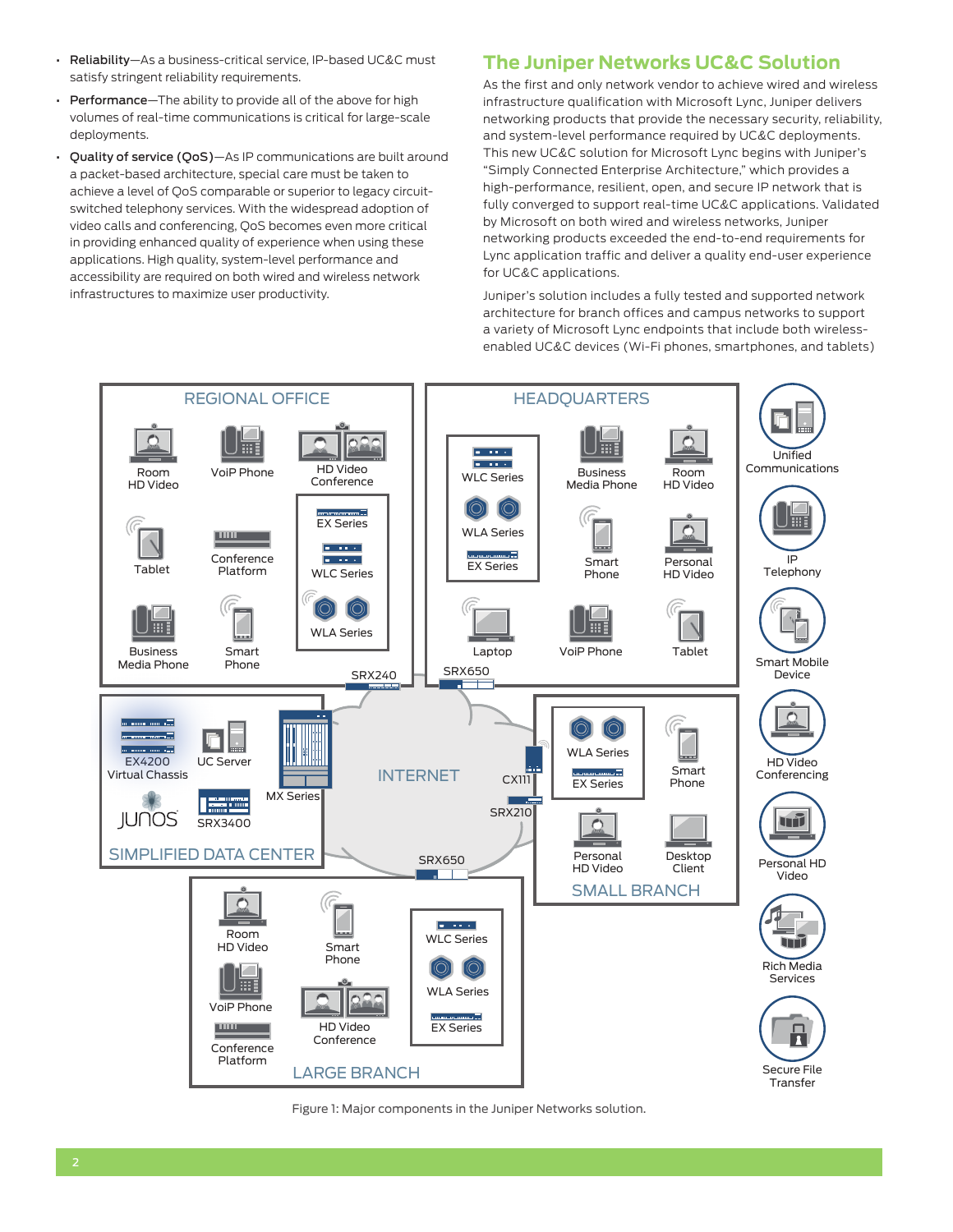and traditional wired devices ((Power over Ethernet (PoE) voice and video phones, video conferencing phones, and PC with a soft phone)). With support for client devices through both wired and wireless network infrastructures, Juniper's solution enables widespread adoption of UC&C tools and bring-your-own-device (BYOD) programs across the distributed enterprise. The solution includes delivery of Internet Protocol Telephony (IPT) technology using Microsoft Lync endpoints, enables collaboration using Microsoft Lync, and provides assured video conferencing across the network. Juniper's collaboration solution also enables an enhanced user experience for hosted and over-the-top (OTT) UC&C applications such as Skype or Google Talk.

Juniper Networks has a long tradition of delivering highperformance, resilient, and secure products that have been validated through its solution testing. And these qualities play a paramount role in UC&C service deployment. Juniper strongly believes in standards-based open networks. As such, Juniper is a member of the Unified Communications Interoperability Forum (UCIF), ensuring that customers are free to build their UC&C networks using standards-based, interoperable building blocks.

# **Features and Benefits**

- Assured video conferencing provides dynamic bandwidth allocation across WAN links to meet service-level agreements (SLAs).
- Highly resilient IP networking supports redundant WAN connections to ensure availability of UC&C service.
- IP-based survivability reduces dependency on legacy public switched telephone network (PSTN) and reduces total cost of ownership (TCO).
- Application-agnostic approach supports UC&C applications of today and tomorrow, with a standards-based infrastructure to enable all types of voice, video, and data.
- Device-agnostic features support UC&C applications across a wide variety of devices, both wired and wireless. Support for identifying and securing mobile devices enables users to BYOD and allows all new devices to use the network safely. Also, the one-policy-per-use, rather than per-port approach, makes policy enforcement easier for IT to scale as demand grows.
- Security and scalability does not impact high-performance networking. Juniper offers optimized delivery of media using a dedicated, fast packet-forwarding plane that reduces network congestion and enhances throughput.
- Traffic forwarding on wireless local area network (WLAN) solutions can be configured to optimize traffic flow and radically reduce latency for UC&C applications.
- Band steering, client load balancing, dynamic authorization, QoS, and bandwidth controls all combine to ensure a more consistent user experience by distributing traffic more evenly across controllers, access points, and radios of enterprise WLANs.

#### **Solution Components**

- Juniper Networks® MX Series 3D Universal Edge Routers— Provide high-performance WAN routing for IP or MPLS networks, with support for dynamic bandwidth allocation, mission-critical IPT, and video conferencing.
- Juniper Networks EX Series Ethernet Switches—Provide highperformance switching and PoE for UC&C endpoints with full support for automatic UC&C endpoint detection through Link Layer Discovery Protocol–Media Endpoint Discovery (LLDP-MED), and automated provisioning of endpoints through Dynamic Host Configuration Protocol (DHCP).



Figure 2: Juniper support for UC&C applications in a WLAN infrastructure.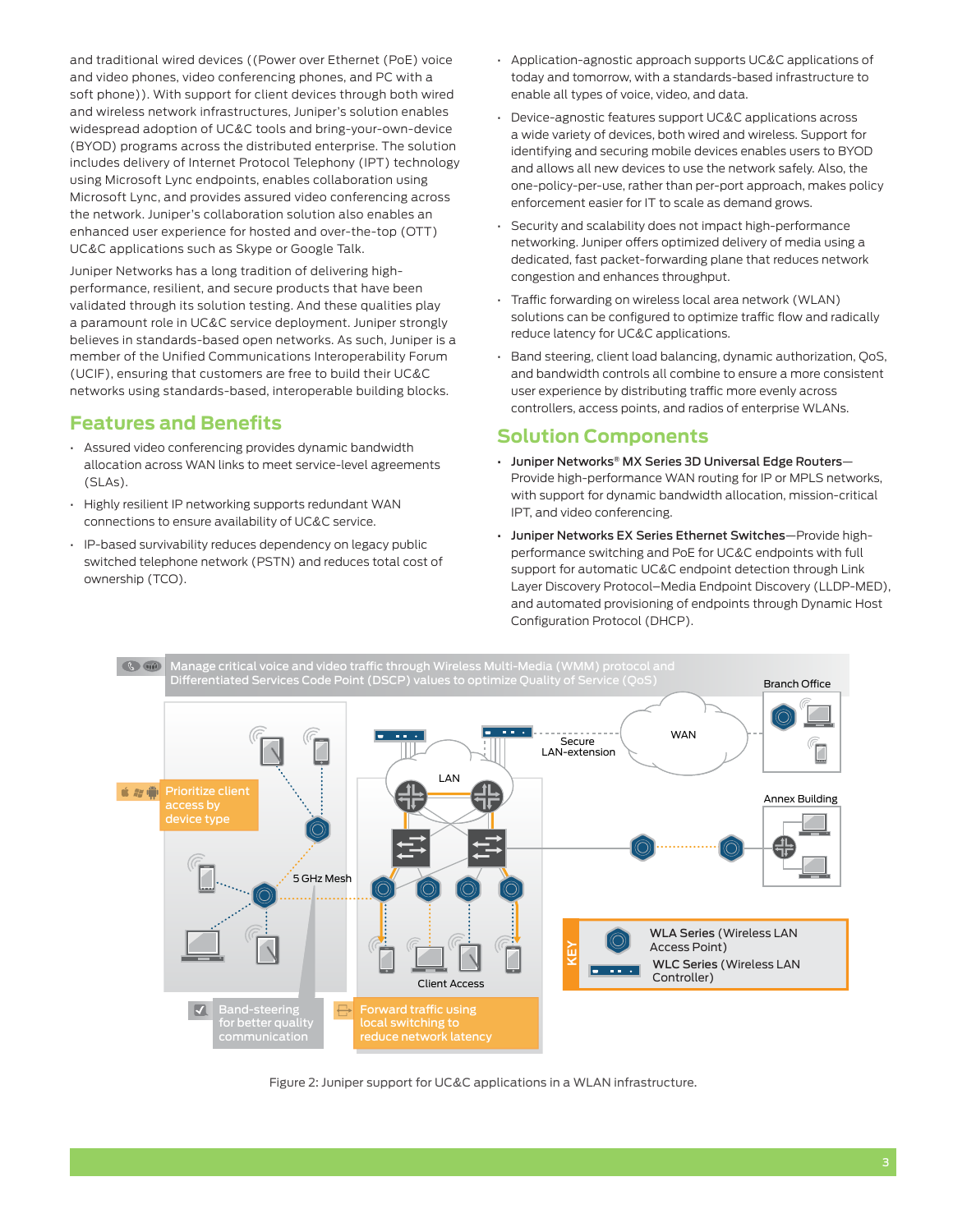- Juniper Networks SRX Series Services Gateways—Provide highperformance security and VPN transport for UC&C applications while enabling visibility into application and bandwidth usage, per user or per device.
- Juniper Networks WLC Series Wireless LAN Controllers and WLA Series Wireless LAN Access Points—Provide high-performance Wi-Fi access and security to support a wide variety of devices such as PCs, IP/video phones, smartphones, and other devices, while providing roaming between locations within the enterprise.
- Juniper Networks Junos® Pulse—Enables enterprises to secure and manage mobile, remote network and application access, and mobile devices at scale. The Junos Pulse Mobile Security Suite defends mobile devices from viruses, malware, and other threats.
- Juniper Networks MAG Series Junos Pulse Gateways—Provide secure remote network access (SSL VPN) and LAN access (UAC) in addition to managing Junos Pulse mobile clients.
- Juniper Networks SRC Series Session and Resource Control Modules—Offer a comprehensive, customizable, and automated policy, subscriber, and bandwidth management and resource control solution.
- Microsoft Survivable Branch Appliances (SBAs)—Provide an additional level of resiliency for UC&C services in the event of a complete WAN failure for branch locations without reliable or backup WAN connectivity.
- Media Gateways—Provide access to the PSTN, analog devices, or Private Branch Exchange/Key Telephone System (PBX/KTS) systems as needed.
- Microsoft Lync—Provides a UC&C platform integrated into Microsoft Office, including IM, audio, video, Web conferencing, and presence.



Figure 3: High-level view of the solution architecture.